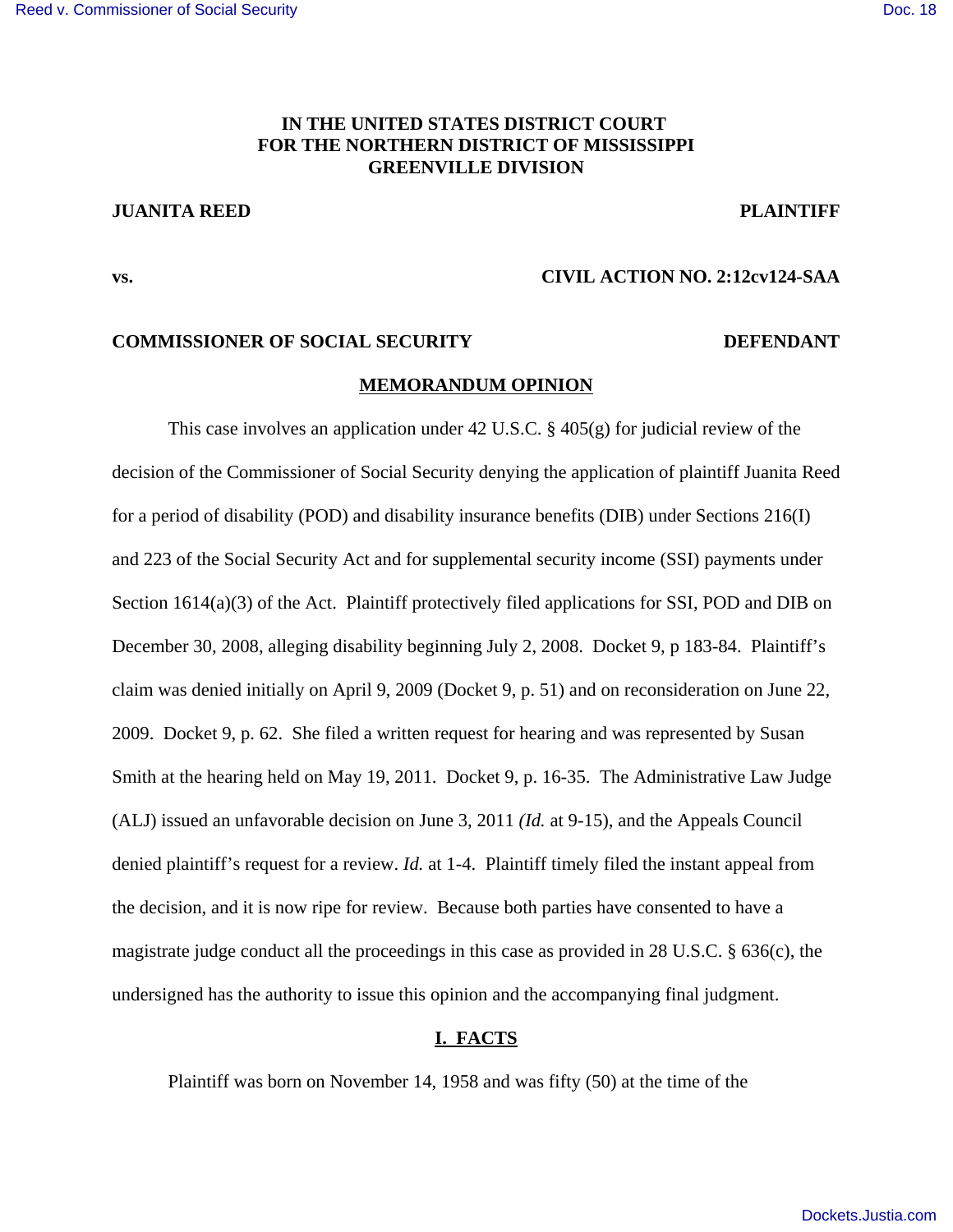application. Docket 9, p. 156. She completed the eighth grade, but had obtained her GED. *Id.* at 194. Her previous employment was as a teacher's aide, health care sitter, cashier/cook, and factory worker. *Id.* at 189. Plaintiff contends that she became disabled before her application for SSI, POD and DIB due to obesity, allergies, hypertension, gastroesophageal reflux disease (GERD), knee and leg pain, and vision problems. *Id.* at 188.

The ALJ determined that plaintiff has not engaged in substantial gainful activity since July 2, 2008, the alleged onset date. Docket 9, p. 11. However, he determined that her medically determinable impairments of obesity, allergies, hypertension, GERD, knee pain and vision problems are non-severe. *Id.* at 11-12. The ALJ concluded that plaintiff's "conditions amount to only slight abnormalities having such minimal effect that they would not be expected to interfere with the ability to work irrespective of age, education and work experience." *Id.* at 12. As a result, he concluded that she was not disabled under the Social Security Act. *Id.* at 14.

Plaintiff contends that the ALJ erred when he failed to properly develop the record regarding her claimed sleep apnea and that he failed to consider all of the requisite medical sources. Docket 15, p.  $4<sup>1</sup>$ .

#### **II. DISCUSSION**

In determining disability, the Commissioner, through the ALJ, works through a five-step sequential evaluation process.<sup>2</sup> The burden rests upon plaintiff throughout the first four steps of this five-step process to prove disability, and if plaintiff is successful in sustaining her burden at

<sup>&</sup>lt;sup>1</sup> Plaintiff does not challenge the ALJ's findings that her obesity, allergies, hypertension, GERD, knee pain or vision problems were not severe impairments.

<sup>2</sup> *See* 20 C.F.R. §§ 404.1520, 416.920 (2010).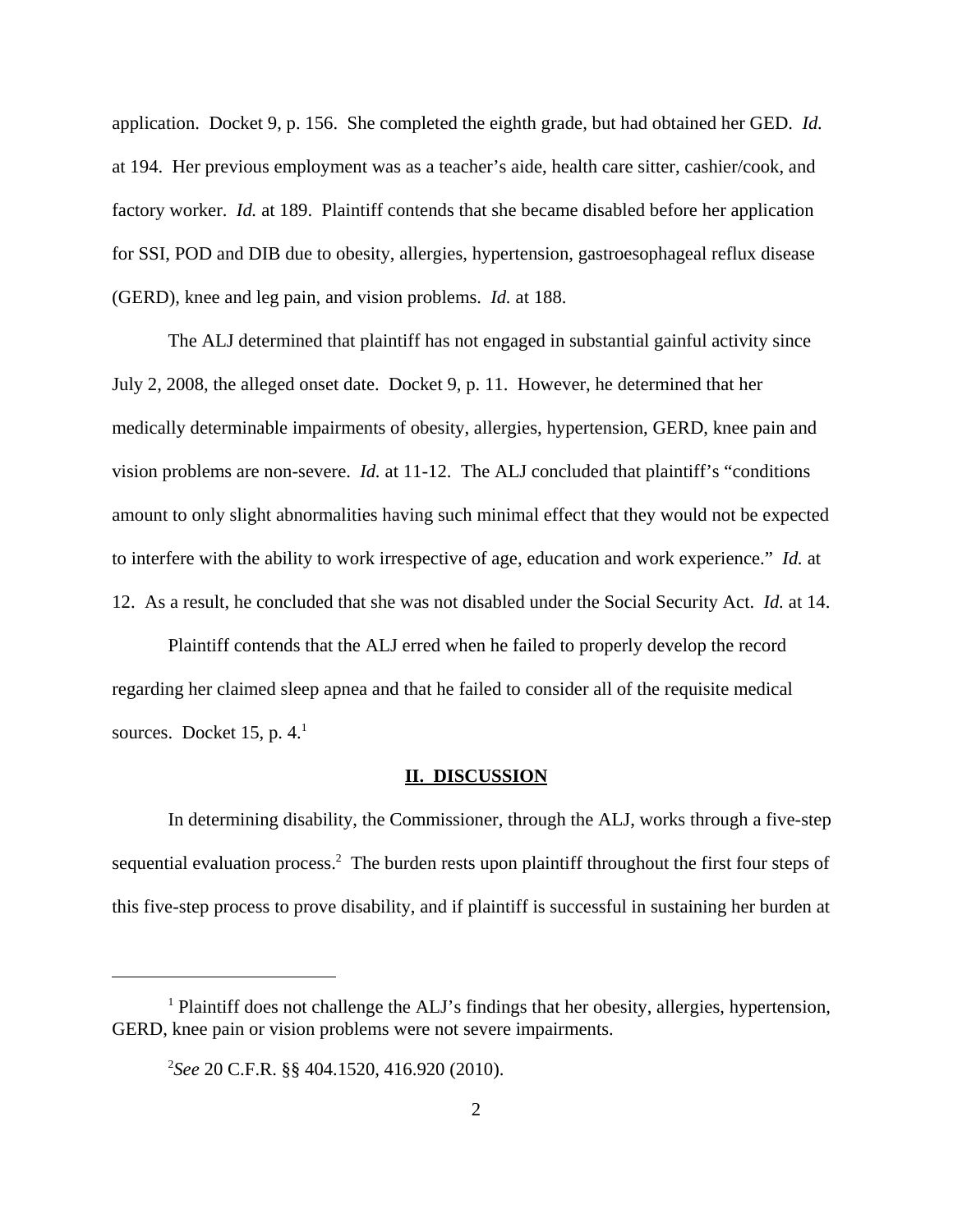each of the first four levels, then the burden shifts to the Commissioner at step five.<sup>3</sup> First, plaintiff must prove she is not currently engaged in substantial gainful activity.<sup>4</sup> Second, plaintiff must prove her impairment is "severe" in that it "significantly limits [her] physical or mental ability to do basic work activities . . . ."<sup>5</sup> At step three the ALJ must conclude plaintiff is disabled if she proves that her impairments meet or are medically equivalent to one of the impairments listed at 20 C.F.R. Part 404, Subpart P, App. 1, §§ 1.00-114.09 (2010).<sup>6</sup> If plaintiff does not meet this burden, at step four she must prove that she is incapable of meeting the physical and mental demands of her past relevant work.<sup>7</sup> At step five, the burden shifts to the Commissioner to prove, considering plaintiff's residual functional capacity, age, education and past work experience, that she is capable of performing other work.<sup>8</sup> If the Commissioner proves other work exists which plaintiff can perform, plaintiff is given the chance to prove that she cannot, in fact, perform that work. $9$ 

The court considers on appeal whether the Commissioner's final decision is supported by substantial evidence and whether the Commissioner used the correct legal standard. *Crowley v.*

<sup>3</sup>Crowley v. Apfel, 197 F.3d 194, 198 (5<sup>th</sup> Cir. 1999).

4 20 C.F.R. §§ 404.1520(b), 416.920(b) (2010).

5 20 C.F.R. §§ 404.1520(c), 416.920(c)(2010).

6 20 C.F.R. §§ 404.1520(d), 416.920(d) (2010). If a claimant's impairment meets certain criteria, that claimant's impairments are "severe enough to prevent a person from doing any gainful activity." 20 C.F.R. § 416.925 (2003).

7 20 C.F.R. §§ 404.1520(e), 416.920(e) (2010).

8 20 C.F.R §§ 404.1520(g), 416.920(g) (2010).

<sup>9</sup>*Muse*, 925 F.2d at 789.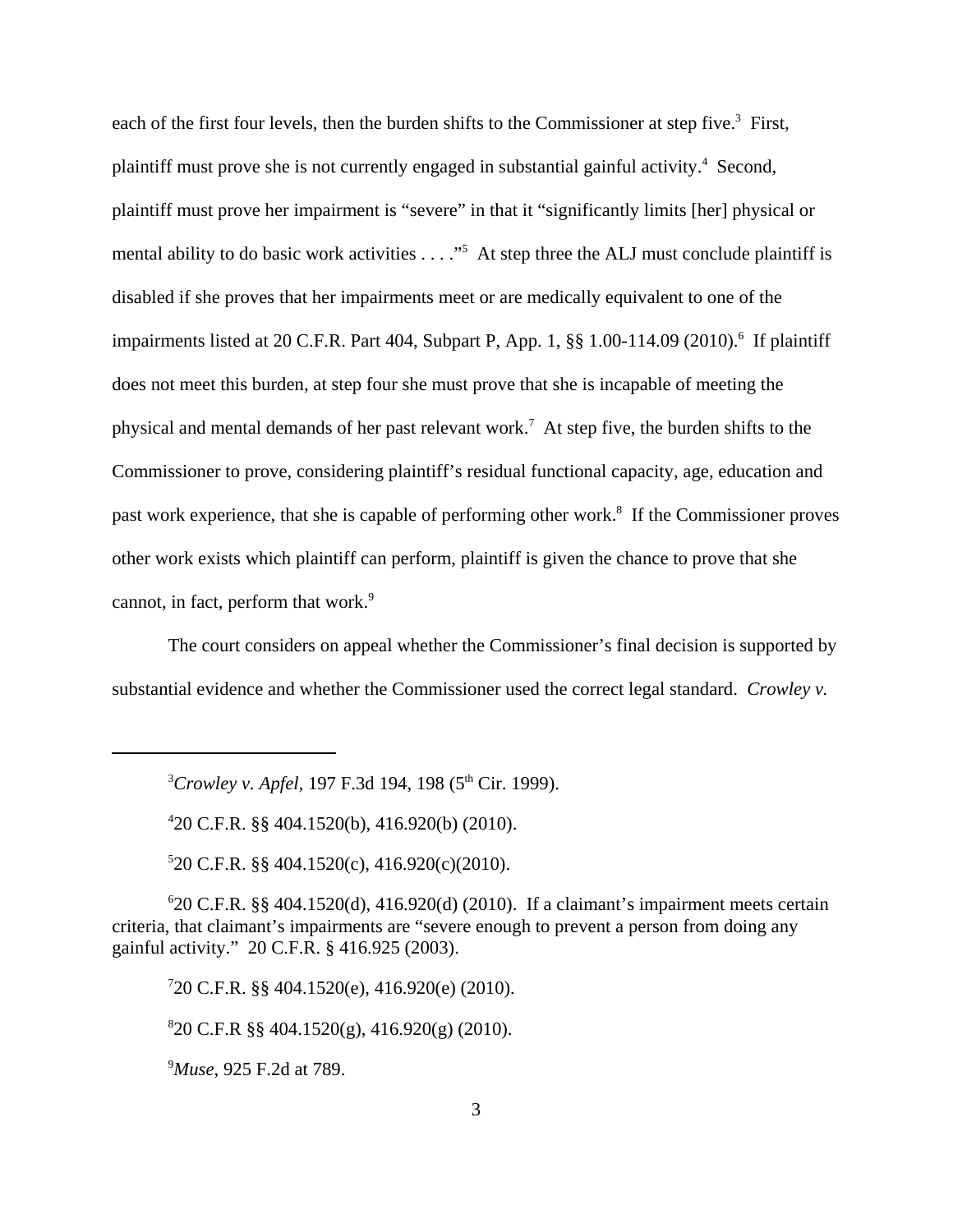*Apfel,* 197 F.3d 194, 196 (5<sup>th</sup> Cir. 1999); citing *Austin v. Shalala*, 994 F.2d 1170 (5<sup>th</sup> Cir. 1993); *Villa v. Sullivan,* 895 F.2d 1019, 1021 ( $5<sup>th</sup>$  Cir. 1990). The court has the responsibility to scrutinize the entire record to determine whether the ALJ's decision was supported by substantial evidence and whether the proper legal standards were applied in reviewing the claim. *Ransom v. Heckler*, 715 F.2d 989, 992 (5<sup>th</sup> Cir. 1983). The court has limited power of review and may not reweigh the evidence or substitute its judgment for that of the Commissioner.<sup>10</sup> even if it finds that the evidence leans against the Commissioner's decision.<sup>11</sup> The Fifth Circuit has held that substantial evidence is "more than a scintilla, less than a preponderance, and is such relevant evidence as a reasonable mind might accept as adequate to support a conclusion." *Crowley v. Apfel*, 197 F.3d 194, 197 (5<sup>th</sup> Cir. 1999) (citation omitted). Conflicts in the evidence are for the Commissioner to decide, and if there is substantial evidence to support the decision, it must be affirmed even if there is evidence on the other side. *Selders v. Sullivan*, 914 F.2d 614,  $617$  ( $5<sup>th</sup>$  Cir. 1990). The court's inquiry is whether the record, as a whole, provides sufficient evidence that would allow a reasonable mind to accept the conclusions of the ALJ. *Richardson v. Perales*, 402 U.S. 389, 401 (1971). "If supported by substantial evidence, the decision of the [Commissioner] is conclusive and must be affirmed." *Paul v. Shalala,* 29 F.3d 208, 210 (5<sup>th</sup> Cir. 1994), citing *Richardson v. Perales,* 402 U.S. 389, 390, 28 L.Ed.2d 842 (1971).

## **A. Whether the ALJ erred in failing to develop the record?**

Plaintiff contends the ALJ erred by not developing the record as to her alleged sleep

<sup>&</sup>lt;sup>10</sup>Hollis v. Bowen, 837 F.2d 1378, 1383 (5<sup>th</sup> Cir. 1988).

<sup>&</sup>lt;sup>11</sup>Bowling v. Shalala, 36 F.3d 431, 434 (5<sup>th</sup> Cir. 1994); *Harrell v. Bowen*, 862 F.2d 471, 475 ( $5^{\text{th}}$  Cir. 1988).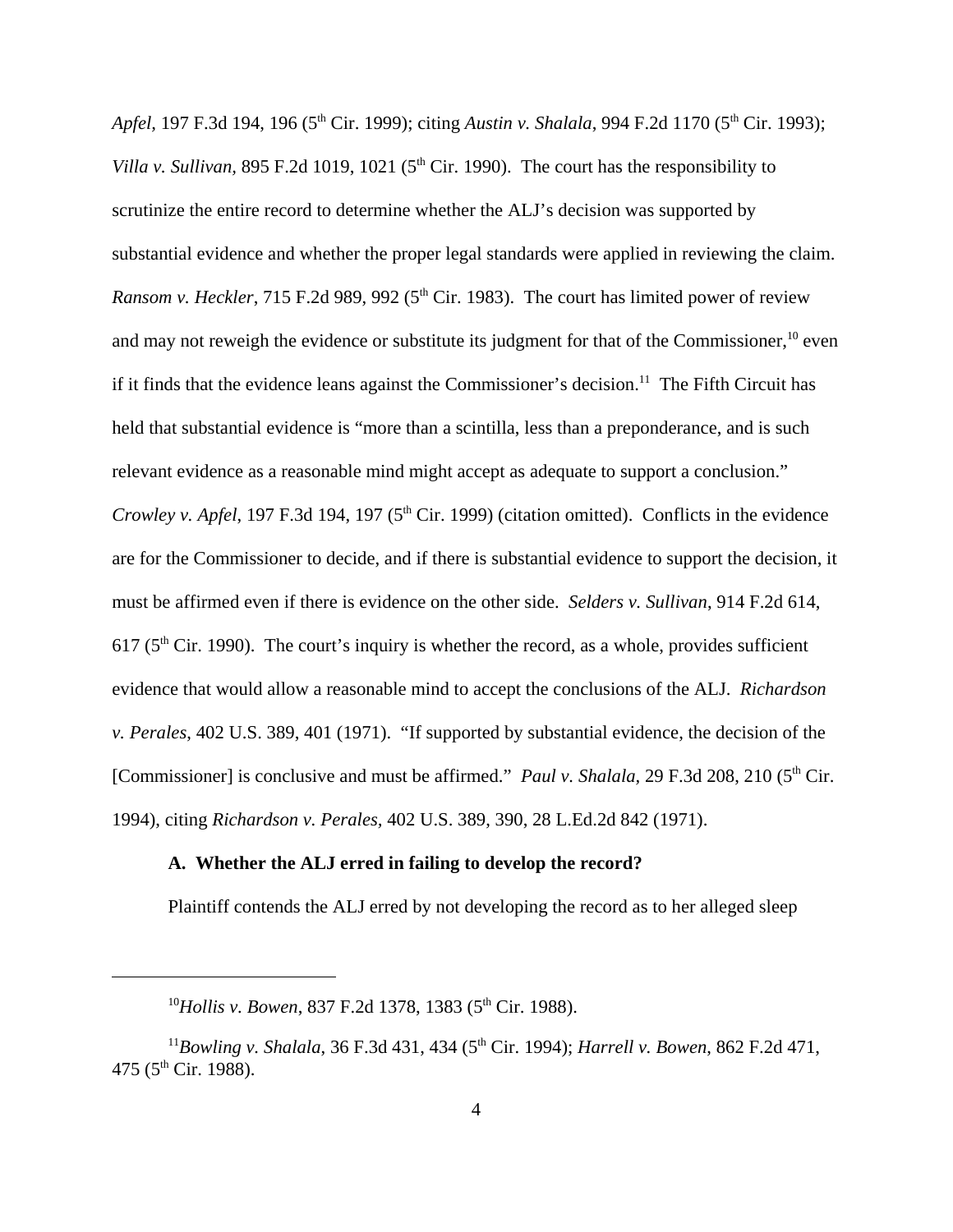apnea. Docket 15, p. 7-9. Plaintiff asserts that the ALJ should have allowed her to further develop the record as to her sleep apnea after the hearing and should himself have ordered a consultive examination to determine whether her alleged sleep apnea was a severe impairment. *Id.* at 8. The Commissioner responds that the ALJ's decision is fully supported by the record, that there is no support for plaintiff's claim that the ALJ should have developed the record further or obtained a consultative examination, that the decision to require a consultative examination is discretionary, and it is plaintiff's burden to establish a disabling impairment. Docket 16, p. 5-6, citing *Jones v. Bowen*, 829 F.2d 524, 526 (5<sup>th</sup> Cir. 1987).

The Fifth Circuit has held that

an individual claiming disability insurance benefits under the Social Security Act has the burden of proving her disability. To meet her burden and establish disability under the Act, Plaintiff must prove that she is unable to engage in any substantial gainful activity. Plaintiff must also establish a physical impairment lasting at least twelve months that prevents her from engaging in substantial gainful activity. Thus, the Secretary does not have the burden of making an initial showing of nondisability.

*Hames v. Heckler*, 707 F.2d 162, 165 (5<sup>th</sup> Cir. 1983) (internal citations omitted). Further, in this Circuit a consultative examination is only required "when the claimant presents evidence sufficient to raise a suspicion concerning a non-exertional impairment." *Brock v. Chater*, 84 F.3d 726, 728 (5<sup>th</sup> Cir. 1996). In *Jones v. Bowen*, the court of appeals emphasized, "[t]o be very clear, full inquiry does not require a consultative examination at government expense unless the record establishes that such an examination is necessary to enable the administrative law judge to make the disability decision." 829 F.2d 524, 526 ( $5<sup>th</sup>$  Cir. 1987). Given that the decision to order a consultative examination is discretionary, the undersigned finds that the ALJ was not required to order such an examination or a sleep apnea test; the plaintiff's argument is without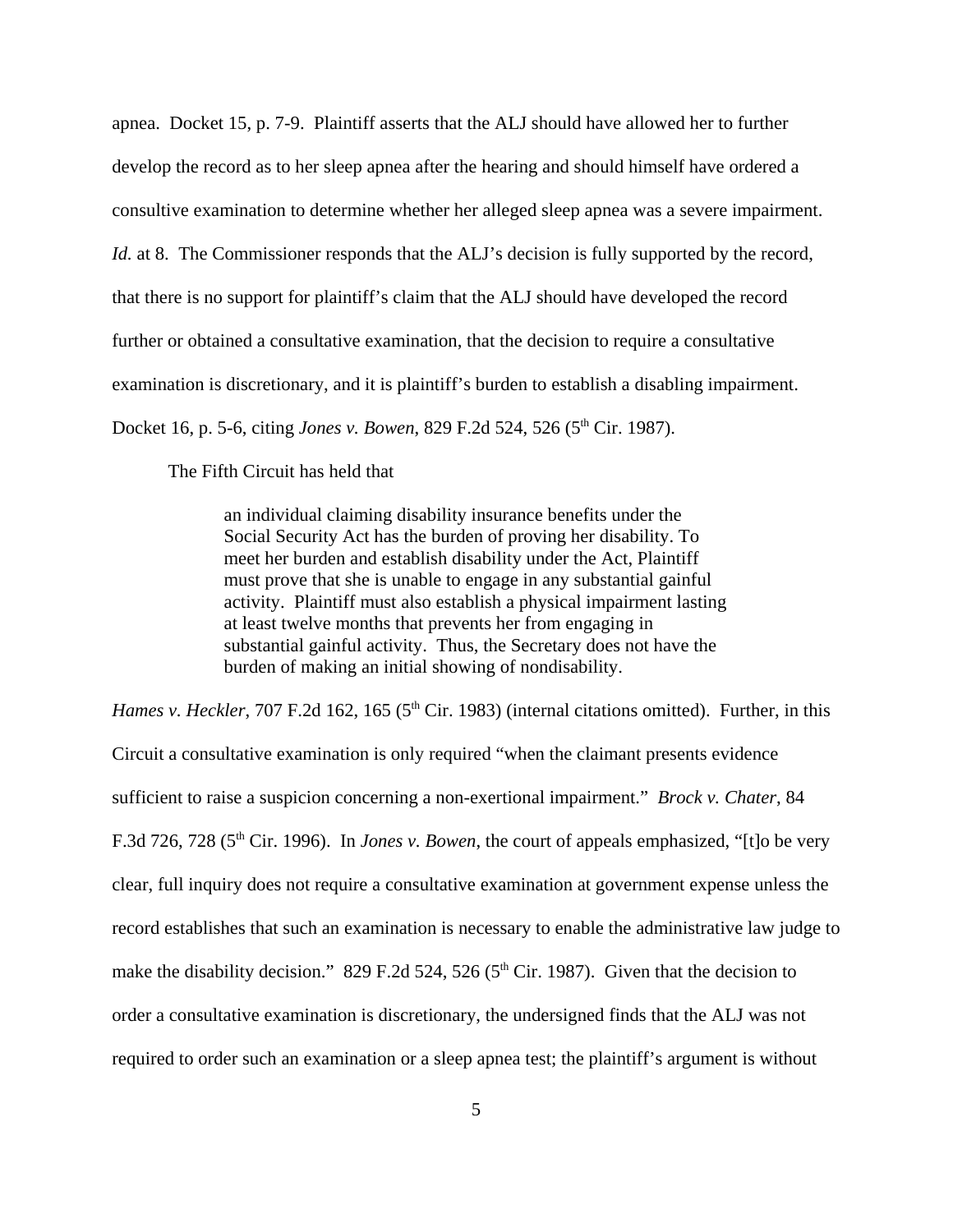merit.

The ALJ properly considered plaintiff's medically supported impairments. The ALJ performed a thorough analysis of each of her alleged impairments and the medical support for each impairment, but ultimately found that there was no medical support for her alleged sleep apnea sufficient to warrant any further opinion on the matter. The only "medical source" who ever even mentioned this impairment is a nurse practitioner (Docket 9, 307-308), and a nurse practitioner is not an acceptable medical source as contemplated by the regulations. 20 C.F.R. § 404.1513(a). There is no evidence in the record to support the sleep apnea study, much less any evidence that such a study would establish an impairment that is of such a severity to render plaintiff incapable of employment. Without any support in the record, plaintiff's argument that the ALJ failed to properly develop the record because he did not request a sleep apnea test is without merit.

### **B. Whether the ALJ properly considered the opinions of Dr. Brown.**

Plaintiff asserts that the ALJ failed to perform the analysis required in *Newton v. Apfel*, 209 F.3d 448, 456 ( $5<sup>th</sup>$  Cir. 2000) in weighing Dr. Brown's opinions. She contends that Dr. Brown's opinions were entitled to controlling weight because he was the only physician who submitted a Medical Source Statement. Docket 15, p. 11. The Commissioner responds, and the court agrees, that the ALJ properly weighed Dr. Brown's opinion and was not required to afford his Medical Source Statement the most weight simply because it was the only one submitted. Clearly the ALJ considered all of the medical opinions in assessing plaintiff's impairments, and nothing in Dr. Brown's records indicates that plaintiff's impairments are more severe than found by the ALJ. In fact, Dr. Brown's records demonstrate that plaintiff's limitations are substantially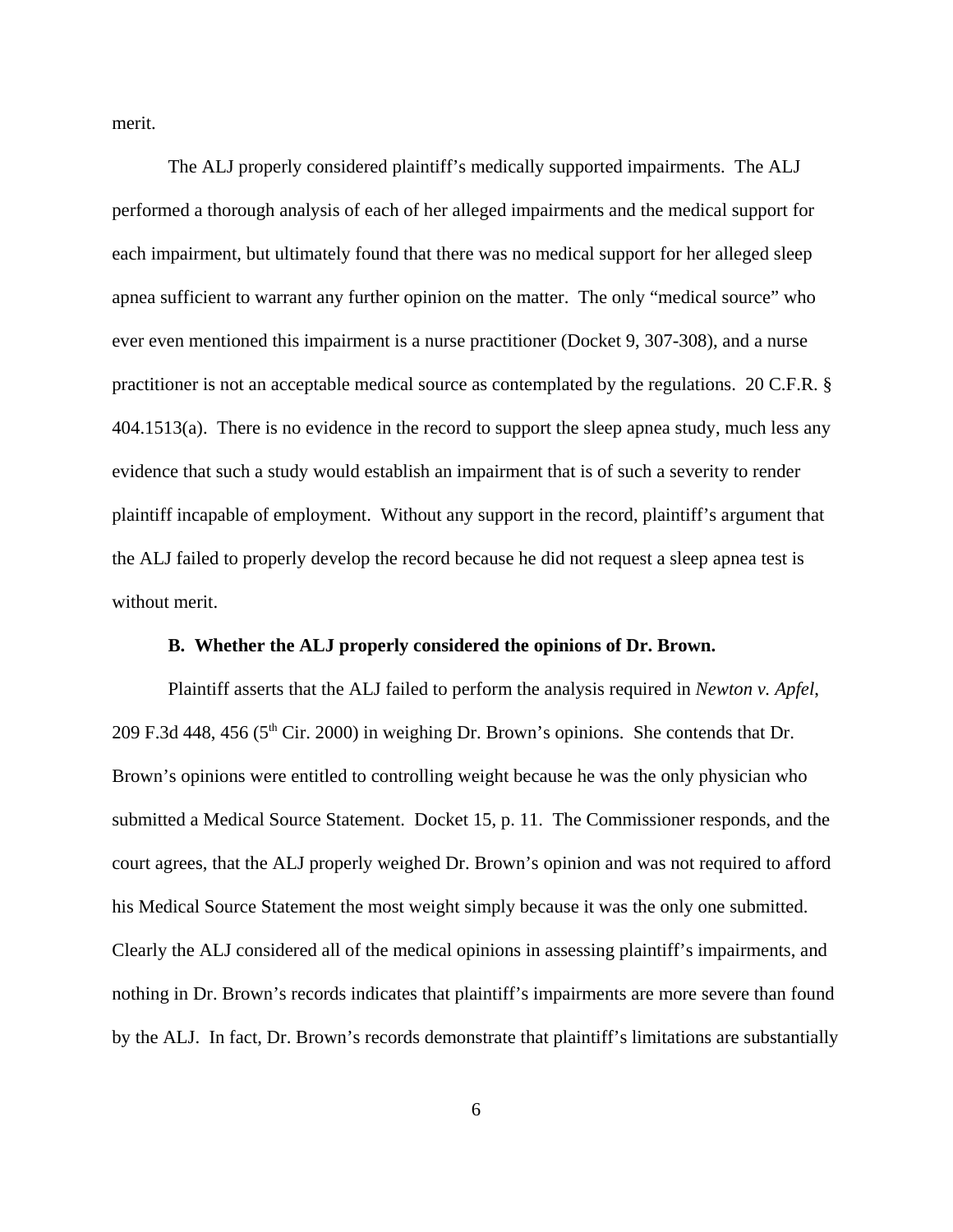less than those outlined in his Medical Source Statement ("MSS"). For instance, Dr. Brown's medical records never mention plaintiff's manipulative functions such as handling, fingering or feeling despite his indication on the MSS that those functions were limited. In fact, his records indicate that plaintiff's extremities were normal. Docket 9, p. 305. According to the Fifth Circuit, it is proper for an ALJ to give no weight to the checklist in cases such as this where there is no objective evidence to support the checklist MSS provided by a treating physician. *Jones v. Astrue*, 691 F.3d 730, 733 (5<sup>th</sup> Cir. 2012). The undersigned agrees that the MSS provided by Dr. Brown is not supported by objective record evidence. The ALJ properly gave Dr. Brown's opinions no weight.

A "plaintiff is required to establish that she suffered from a[n] impairment of disabling severity. The mere presence of some impairment is not disabling per se. Plaintiff must show that she was so functionally impaired by her [impairment] that she was precluded from engaging in any substantial gainful activity." *Hames v. Heckler*, 707 F.2d 162, 165 (5th 1983). There is no indication in Dr. Brown's records that plaintiff had any complaint for which he was requesting or recommending additional testing, nor did he conclude that plaintiff had any condition that was so severe that plaintiff is precluded from engaging in any substantial gainful activity. In fact, the opposite appears to be true. Based upon a thorough review of Dr. Brown's records, as well as the remaining record evidence, there is no impairment severe enough to prevent plaintiff from engaging in any substantial gainful activity. Thus, plaintiff's assertion that the ALJ failed to afford Dr. Brown's opinions the proper weight is without merit.

#### **III. CONCLUSION**

After a review of the evidence presented to the ALJ, this court is of the opinion that the